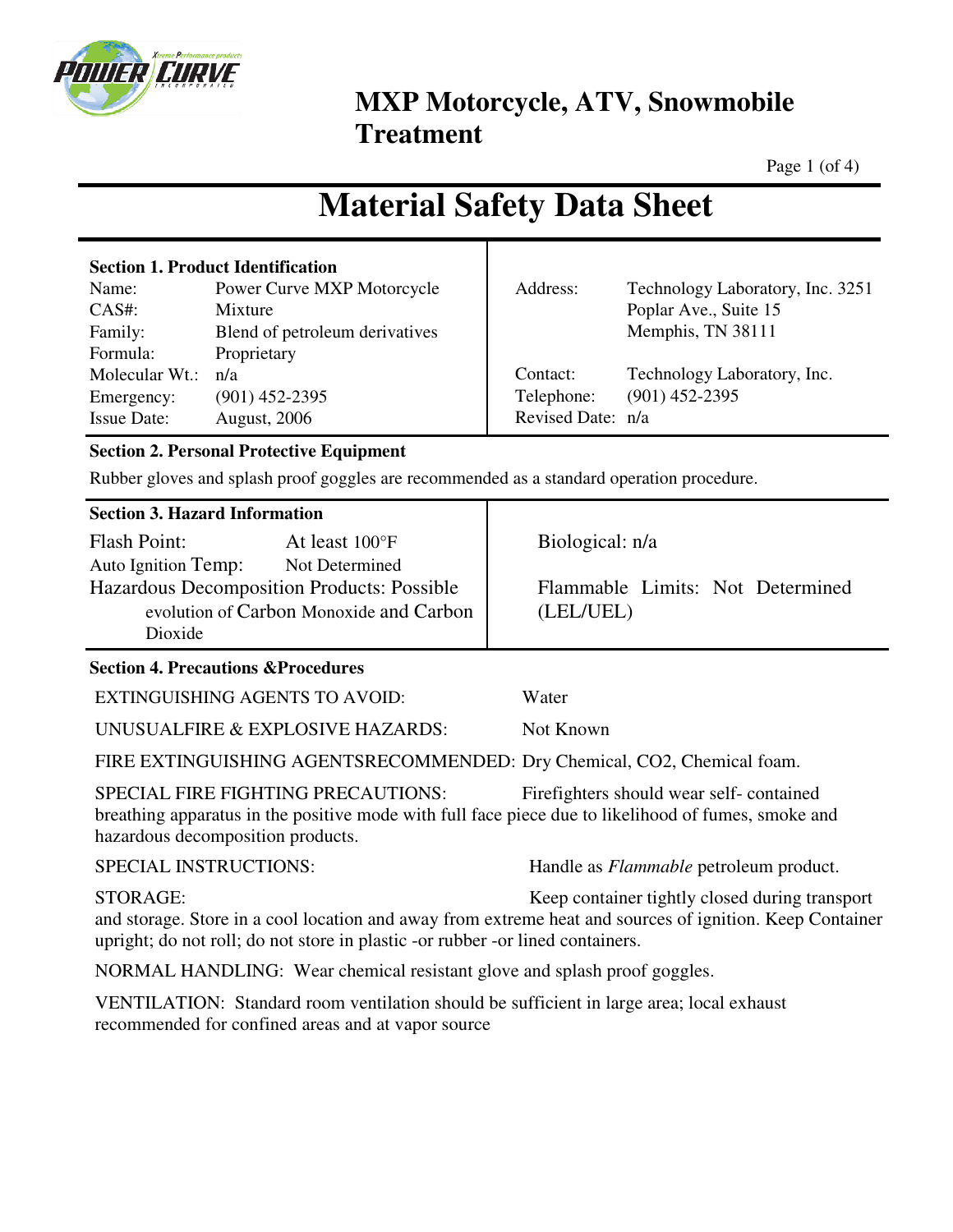

Page 2 (of 4)

## **Material Safety Data Sheet**

#### *Continued -* **Section 4. Precautions & Procedures**

SPILL OR LEAK: Ventilate area. Remove sources of ignition. Contain spill with dikes or absorbents to prevent migration and entry into sewers or streams. Take up small spills with dry chemical absorbent. Large spills may be taken up with explosion proof pump or vacuum and finished off with dry chemical absorbent. May require extraction of contaminated soil.

| <b>Section 5. Physical Characteristics</b><br><b>BOLING POINT:</b><br><b>VAPOR DENSITY:</b><br><b>EVAPORATION RATE: unknown</b><br>(Butyl Acetate=1)<br>APPEARANCE / ODOR: Amber / Hydrocarbon.<br><b>Section 6. Reactivity Data</b> | unknown<br>$(Air=1)$ . Not determined                                          | pH:<br><b>VAPOR PRESSURE:</b><br><b>SOLUBILITY IN WATER: Not Soluble</b><br>SPECIFIC GRAVITY (H2O=1); <1 | n/a<br>Not determined |  |  |  |
|--------------------------------------------------------------------------------------------------------------------------------------------------------------------------------------------------------------------------------------|--------------------------------------------------------------------------------|----------------------------------------------------------------------------------------------------------|-----------------------|--|--|--|
| <b>STABILITY:</b>                                                                                                                                                                                                                    | Stable                                                                         |                                                                                                          |                       |  |  |  |
| <b>MATERIALS TO AVOID:</b>                                                                                                                                                                                                           |                                                                                | Contact with strong oxidizers                                                                            |                       |  |  |  |
| <b>CONDITIONS TO AVOID:</b>                                                                                                                                                                                                          |                                                                                | Contact with heat, flame and other sources of ignition.                                                  |                       |  |  |  |
| HAZARDOUS POLYMERIZATION:<br>Will not occur.                                                                                                                                                                                         |                                                                                |                                                                                                          |                       |  |  |  |
| <b>Section 7. First Aid Measures</b>                                                                                                                                                                                                 |                                                                                |                                                                                                          |                       |  |  |  |
| <b>EYE CONTACT:</b>                                                                                                                                                                                                                  |                                                                                | May cause local eye irritation: Flush with water for at least 15 minutes.                                |                       |  |  |  |
| <b>SKIN CONTACT:</b><br>May cause irritation and drying OT' skin Wash with soap and water and remove<br>contaminated clothing.                                                                                                       |                                                                                |                                                                                                          |                       |  |  |  |
| <b>MEDICAL CONDITIONS:</b><br>Generally aggravated by exposure Prolonged or repeated contact with skin may<br>cause skin irritation and dermatitis.                                                                                  |                                                                                |                                                                                                          |                       |  |  |  |
| <b>INHALATION:</b><br>give artificial respiration.                                                                                                                                                                                   | Vapors may cause headaches, nausea and dizziness. Fresh air; if not breathing, |                                                                                                          |                       |  |  |  |
| <b>INGESTION</b><br>induce vomiting; Get medical attention immediately.                                                                                                                                                              | May cause nausea, drowsiness, loss of coordination and fatigue DO NOT          |                                                                                                          |                       |  |  |  |
| <b>MEDICAL:</b><br>Conditions generally aggravated by exposure. Prolonged or repeated contact<br>with skin may cause irritation and dermatitis.                                                                                      |                                                                                |                                                                                                          |                       |  |  |  |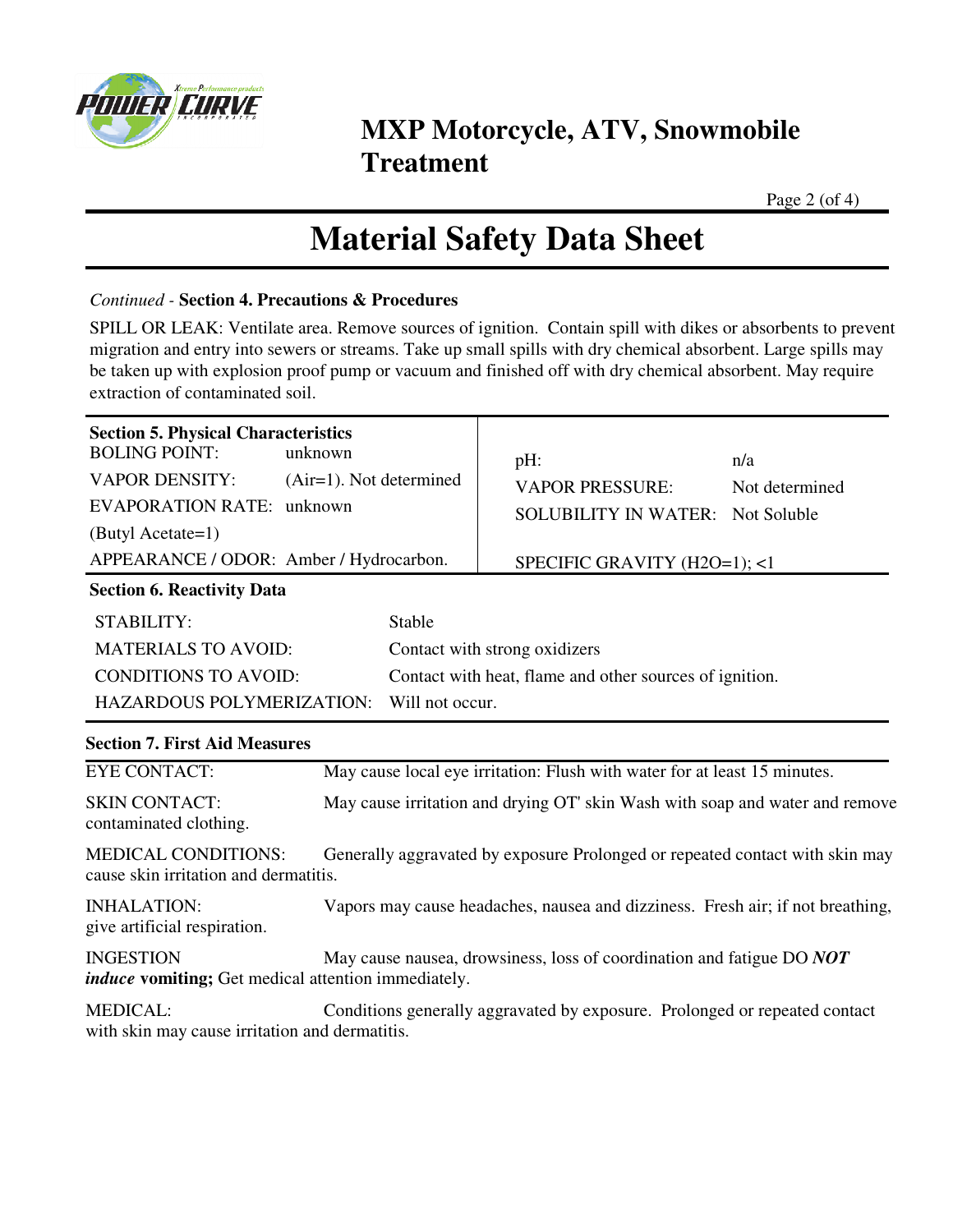

Page 3 (of 4)

## **Material Safety Data Sheet**

#### **Section 8. Environmental Concerns**

DEGRADABILITY/AQUATIC TOXICITY: Not Known

RCRA STATUS OF UNUSED MATERIAL: Dispose in permitted hazardous waste site.

EPA HAZARDOUS SUBSTANCE: Yes -Reportable Quantity = 100Ibs.for Ignitable substance.

WASTE DISPOSAL METHODS: Incinerate as waste oil at a registered site; disposer must comply

with Federal, State and Local disposal or discharge statute

SMALL SPILLS: Use an absorbent material, collect and place in marked containers for disposal.

SPILL OR LEAK: Ventilate area. Remove sources of ignition. Contain spill with dikes or

absorbents to prevent migration and entry into sewers or streams. Take up small spills with dry

chemical absorbent. Large spills may be taken up with an explosion proof pump or vacuum and finished

off with dry chemical absorbent. May require extraction of contaminated soil.

### **Section 9. References.**

GENERAL: Material Safety Data Sheets for components

### **Section 10. Hazardous Ingredients**

This Material is NOT known to contain any Carcinogen listed under OSHA Communication Standard 29 CFR 1910 1200.

#### **Section 11. Transportation Information**

FLASH POINT PMCC: 100°F Typical

DOT HAZARD CLASS: 3. Packing group: Ill

Mark, label, handle, transport and store *as a Flammable Liquid:* UN/NA Number:

**NA 1993; Flammable liquid** NOS. Not regulated when shipped in a container less than 120 gallons, by ground within the U.S.

**UN 1993; Flammable liquid** NOS. Regulated when shipped in a container over 120 gallons, by sea or air, or overseas.

STORAGE: Keep container tightly closed during transport and storage. Stored in a cool location and away from extreme heat and sources of ignition. Keep Container upright; do not roil; do not store in plastic -or rubber -or lined containers.